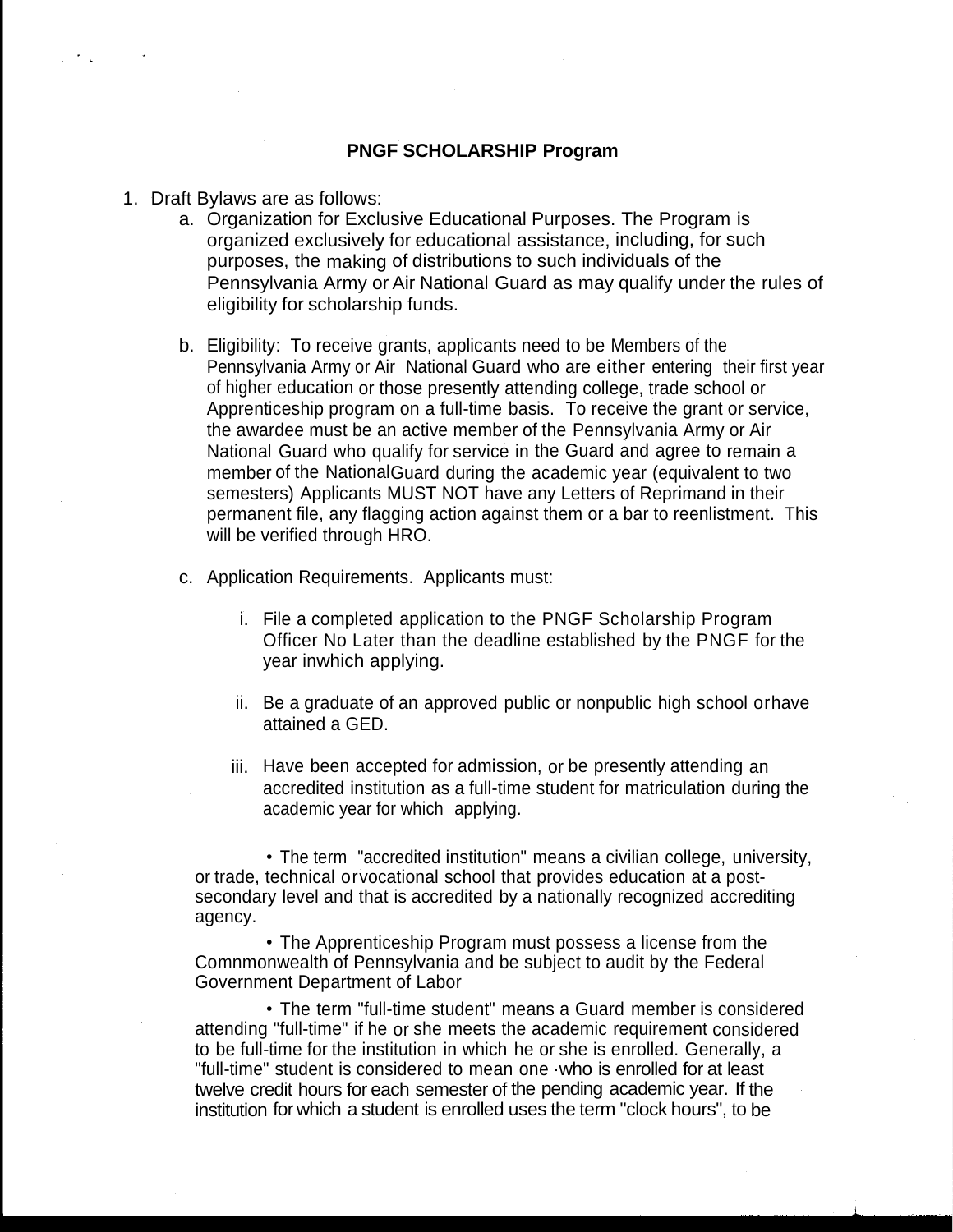eligible, the student mustbe enrolled for the equivalent of at least twelve credit hours.

• An apprenticeship must be enrolled in the program and verified by the employer and the Program management staff

- d. Criteria for Judging Qualified Applicants.
	- i. Non Discrimination.

• The rank or grade of the applicant shall not beconsidered in evaluating applications. The board will not review applications that are not fully completed in accordance with written instructions that accompanied the scholarship grant announcement.

• The Committee will not base decisions on Rank, Grade, Religion, Gender, Sexual Orientation. Race, gender identity, sexual orientation and nationality will not be asked on the submission form.

• The program will review its grading criteria and scores every three years to do its best to select scholarship recipients to meet recruiting guidelines and DEI standards.

- Quotas Shall not be used.
- No photographs are required.
- ii. The goal should be to maximize the number of awards issued.
- iii. Military service will be verified by checking the permanent files at DMVA. Through either the Human Resources Office or Recruiting.
- iv. Specific Grading criteria are not listed here; the grading criteria is subject to revision periodically ash shown above.
- e. Annual Basis for Scholarship Grants. Scholarship grants will be made on an annual basis and are not continuous
- f. Scholarship Grants to Recipients. Scholarship grants will be made directly to the applicanats. We are looking at ways to award the scholarship to the institution to ensure funds pay for education related expenses first.
- g. Any in kind scholarship grant (Like housing, devices or related material)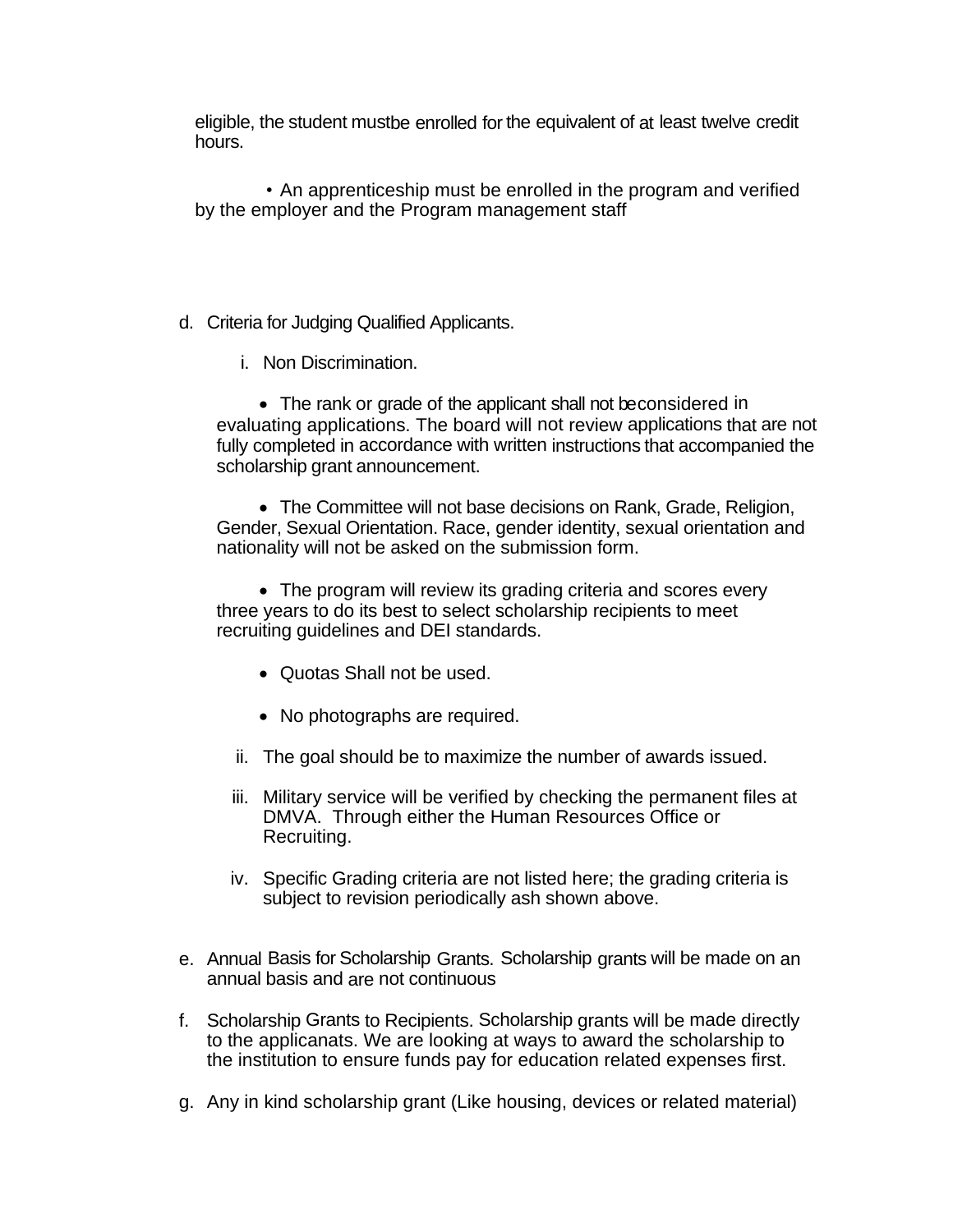must be utilized by the applicant. If they are unable to use the grant, the Board needs to know to allocate the effort to be used.

- h. The Spring Term is the period supported. To receive the award the applicant either before selection or afterwards must show enrollment in the spring semester or quarter or similar period to receive the award.
- 2. Proposed Grading. The Scholarship panel will use following criteria forjudging applicants for scholarship grants:
	- a. Grade Point Average
	- b. Remaining Service Obligation
	- c. Community Involvement through school, church or community organizations
	- d. Whether they are a Guard member free of adverse personnel actions
	- e. Submit an essay to be graded on the following Criteria
		- Organized Appearance
		- Personal Attributes and unique contributions to include what they plan to do with the degree
		- Values and Resilience. The ability to overcome obstacles in life and unique challenges or goals.
		- Guard Integration. How the degree will make the soldier a better guard member and their potential to continue their Guard Career.
- 3. Award Categories.
	- a. The board will support Funds, and in kind scholarship opportunities and specific program based awards.
	- b. Grading must separate overall awards from In kind and Degree based awards.
	- c. In-kind would be program based scholarship or room and board. This must be defined on the application.
	- d. Major Based Scholarships. STEM must be a related field from the American College Testing (ACT) STEM Majors and Occupations list.